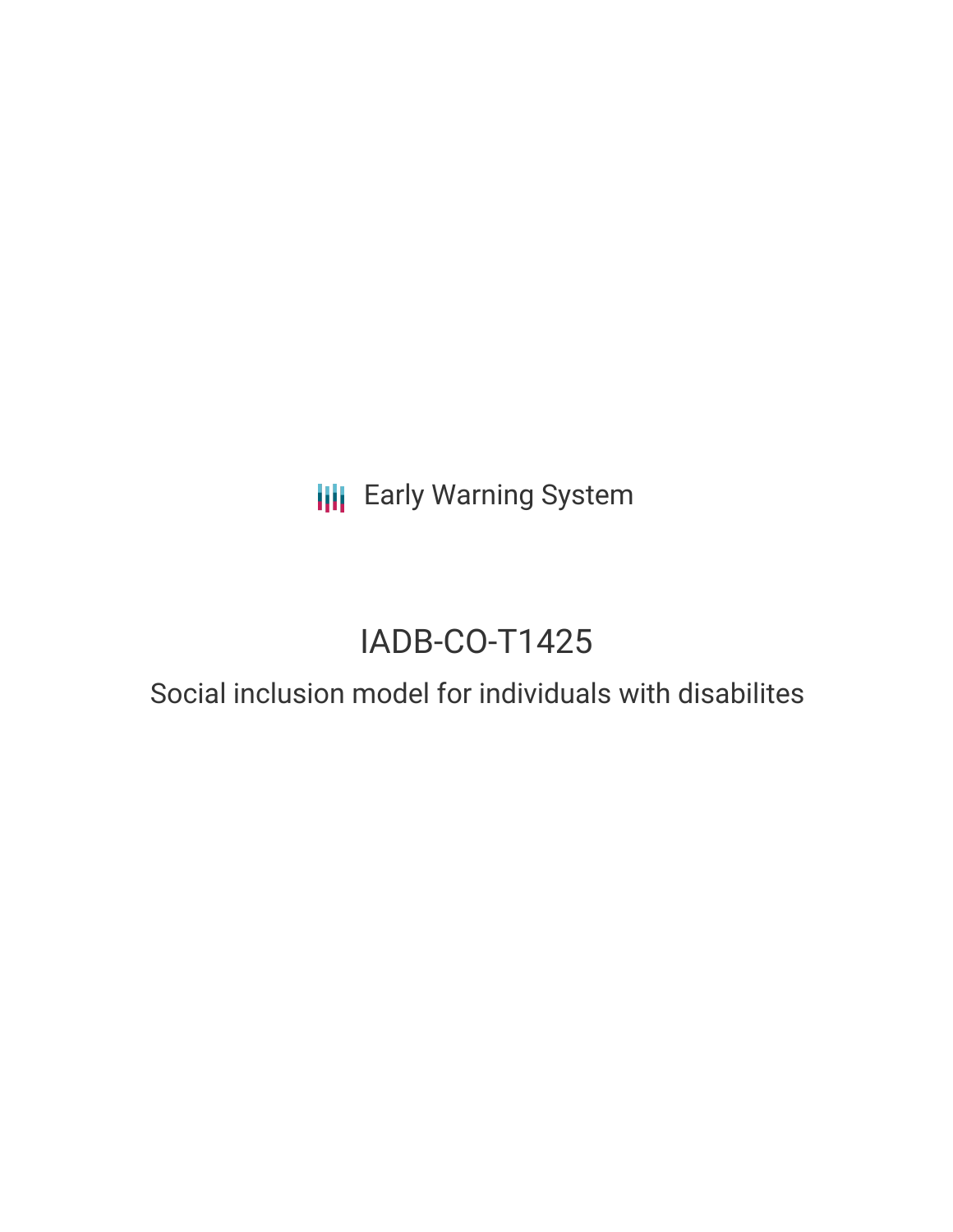

#### **Quick Facts**

| <b>Countries</b>               | Colombia                               |
|--------------------------------|----------------------------------------|
| <b>Financial Institutions</b>  | Inter-American Development Bank (IADB) |
| <b>Status</b>                  | Approved                               |
| <b>Bank Risk Rating</b>        |                                        |
| <b>Investment Type(s)</b>      | <b>Advisory Services</b>               |
| <b>Investment Amount (USD)</b> | \$ 0.32 million                        |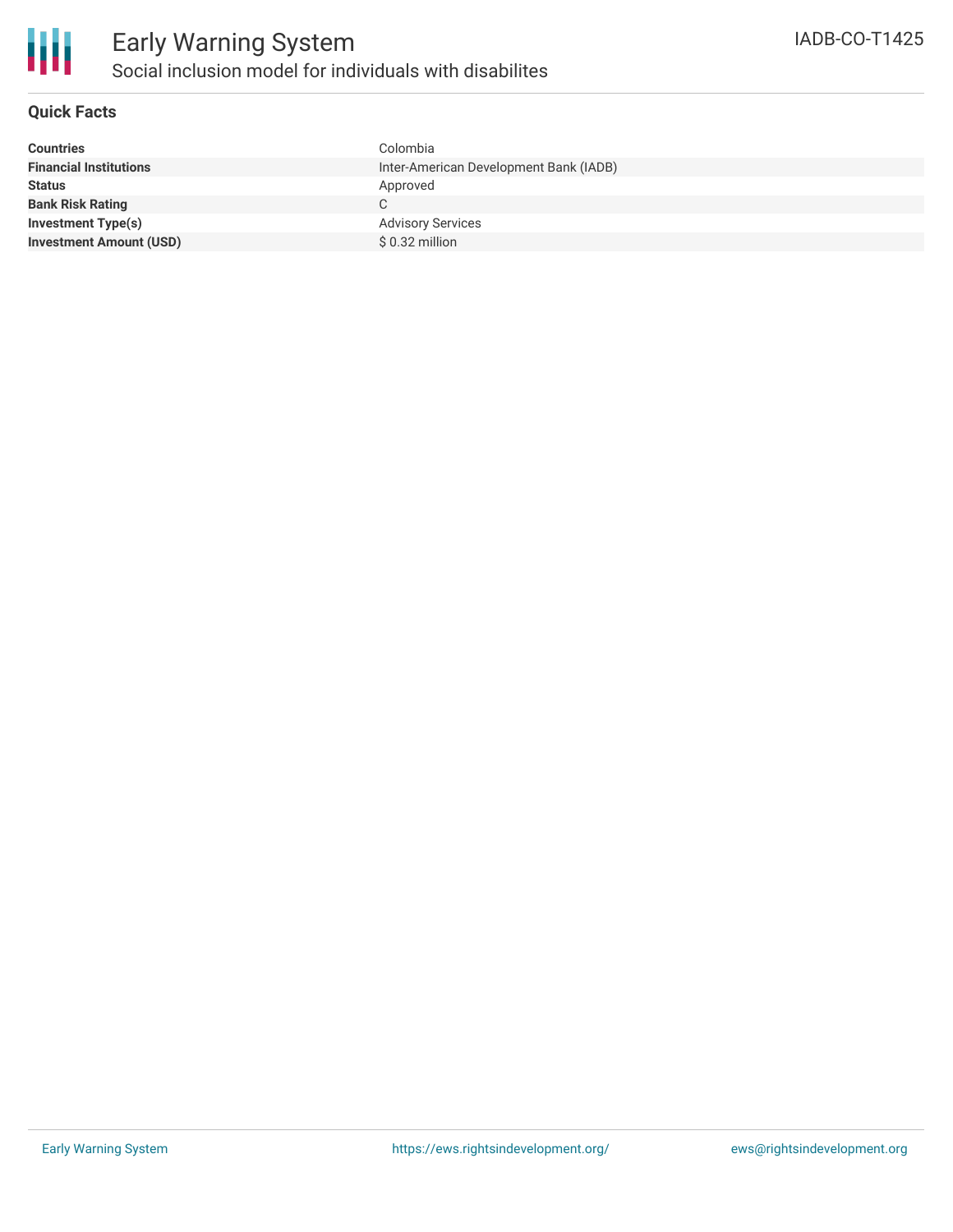

#### **Project Description**

The objective of this TC is to support the development of a productive inclusion model that provides training in technical, managerial and soft skills as well as employment services to: i) increase employment opportunities of People with Disability (PwD); and ii) promote and facilitate entrepreneurship of PwD. This productive inclusion model will incorporate activities of outreach, identification of barriers for inclusion, institutional strengthening and disability awareness.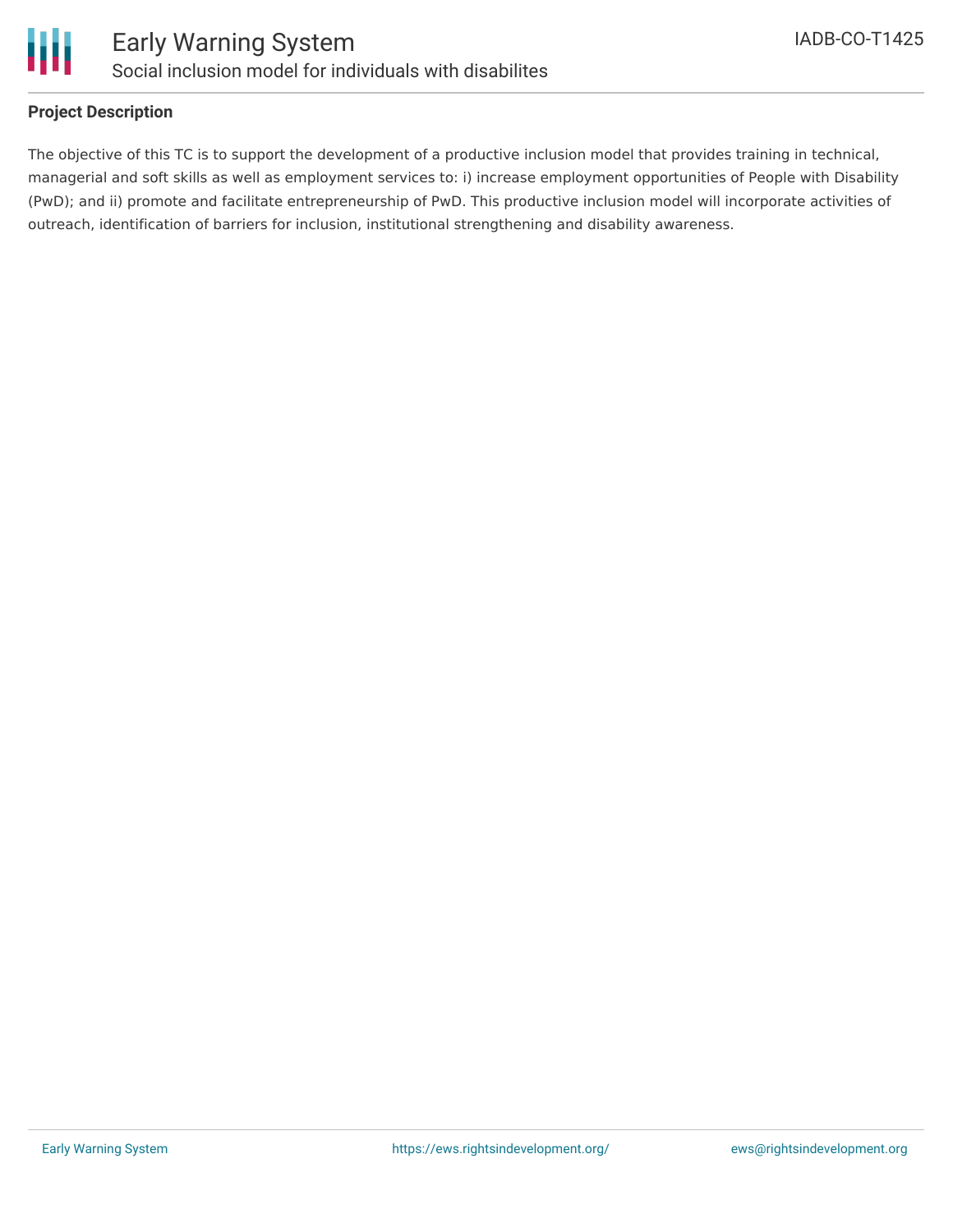

#### **Investment Description**

• Inter-American Development Bank (IADB)

TOTAL COST: USD 377,790 COUNTRY COUNTERPART FINANCING: USD 62,790 IADB FINANCING: USD 320,000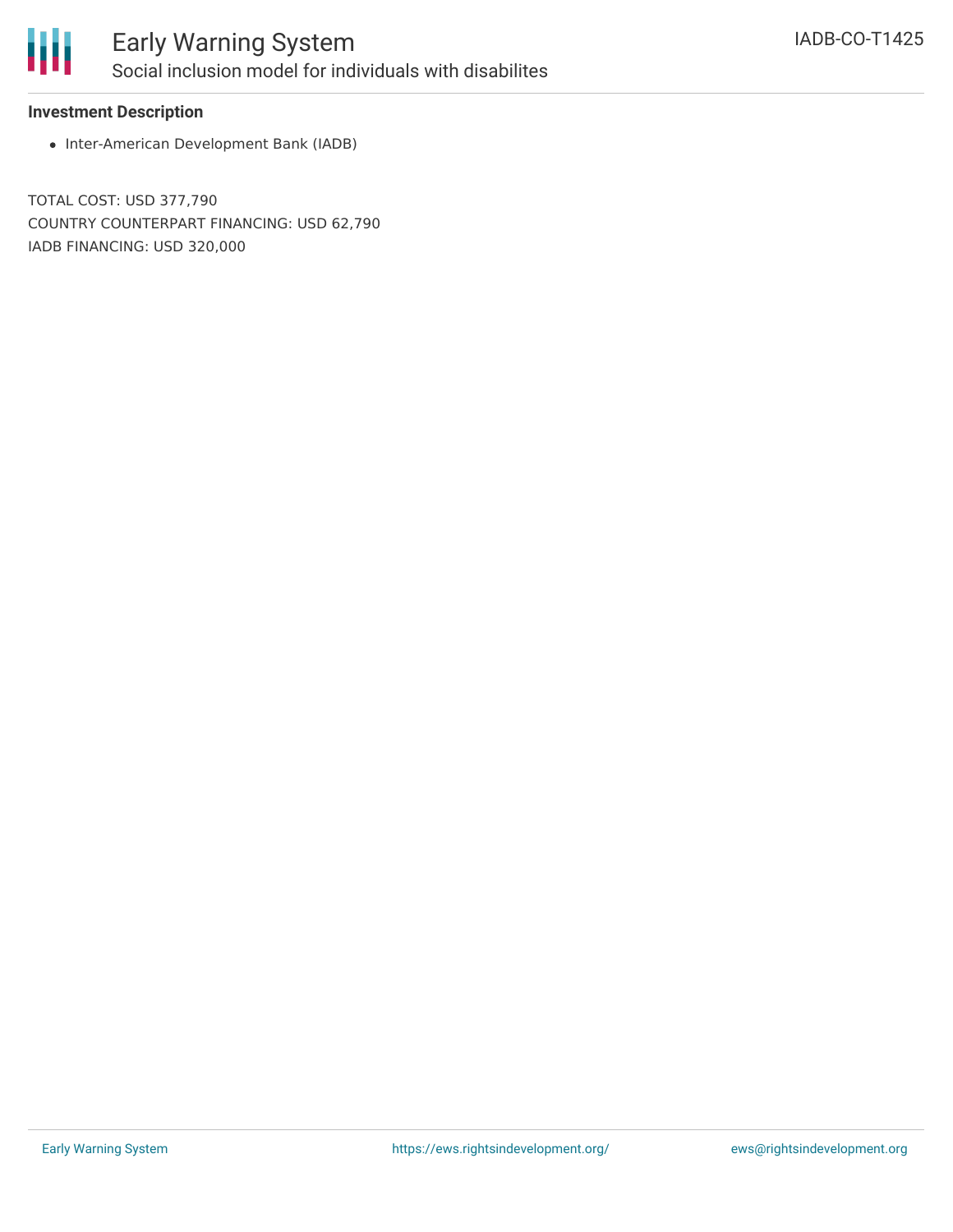

#### **Contact Information**

ACCOUNTABILITY MECHANISM OF IADB

The Independent Consultation and Investigation Mechanism (MICI) is the independent complaint mechanism and fact-finding body for people who have been or are likely to be adversely affected by an Inter-American Development Bank (IDB) or Inter-American Investment Corporation (IIC)-funded project. If you submit a complaint to MICI, they may assist you in addressing the problems you raised through a dispute-resolution process with those implementing the project and/or through an investigation to assess whether the IDB or IIC is following its own policies for preventing or mitigating harm to people or the environment. You can submit a complaint by sending an email to MICI@iadb.org. You can learn more about the MICI and how to file a complaint at http://www.iadb.org/en/mici/mici,1752.html (in English) or http://www.iadb.org/es/mici/mici,1752.html (Spanish).